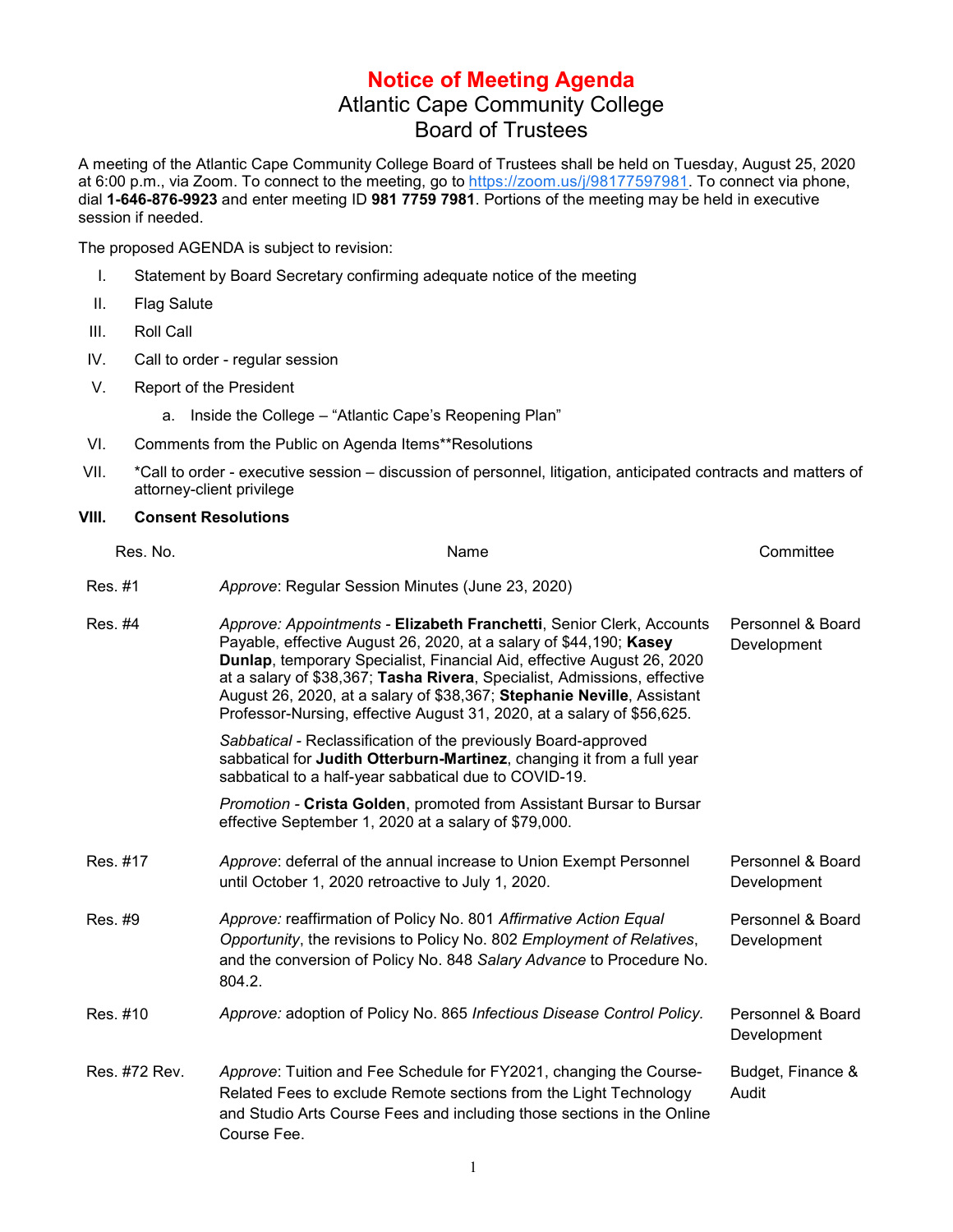| Res. No.                    | Name                                                                                                                                                                                                                                                                                                                                                                                                                                                                                                                                                                                                                                                                                                                                                                                                                                                                                                                                                                                                                                                                              | Committee                  |  |
|-----------------------------|-----------------------------------------------------------------------------------------------------------------------------------------------------------------------------------------------------------------------------------------------------------------------------------------------------------------------------------------------------------------------------------------------------------------------------------------------------------------------------------------------------------------------------------------------------------------------------------------------------------------------------------------------------------------------------------------------------------------------------------------------------------------------------------------------------------------------------------------------------------------------------------------------------------------------------------------------------------------------------------------------------------------------------------------------------------------------------------|----------------------------|--|
| Res. #5                     | Approve: Bid Ex. 870 MacBook Laptops for Faculty and Staff, CARES<br>Act Higher Education Emergency Relief Fund - Institutional Portion<br>(Grant Funded), Apple Store for Educational Institution, E Commerce,<br>\$76,860.00; Bid Ex. 871 Security & Safety Services, Operational<br>Funds, Johnson Controls, Horsham, PA, \$52,094.00; Bid Ex. 872 ATI<br>Learning Resources for Nursing Program, Perkins (Grant Funded), ATI<br>Nursing Education, Lakewood, Kansas, \$100,500.00; Bid Ex. 873<br>Laptops for Remote Staff, CARES Act Higher Education Emergency<br>Relief Fund - Institutional Portion (Grant Funded), Ocean Computer<br>Group, Matawan, NJ, \$46,127.00; Bid Ex. 876 Fixed Wing Aircraft<br>Lease, Academics Departmental Funds, Christiansen Aviation, Inc.,<br>Tulsa, Oklahoma, \$26,880.00 (Minimum); RFP 232 Media Buying,<br>Marketing and ACA Operational Funds, JL Media, Union, NJ,<br>\$250,000.00 (not to exceed); Bid Ex. 877 Virtual Laboratory Software,<br>Operational Funds, Labster Inc., New York, NY, \$19,200.00, Total<br>\$571,661.00. | Budget, Finance &<br>Audit |  |
| Res. #106 Rev.              | Approve: Bid Ex. 867 Upgraded Laptops for Faculty, Governor's<br>Education Emergency Relief (GEER) Fund (Grant Funded), Ocean<br>Computer Group, Matawan, NJ, \$164,431.74.                                                                                                                                                                                                                                                                                                                                                                                                                                                                                                                                                                                                                                                                                                                                                                                                                                                                                                       | Budget, Finance &<br>Audit |  |
| Res. #6                     | Approve: to authorize a contract with Marshall Dennehey Warner<br>Coleman & Goggin.                                                                                                                                                                                                                                                                                                                                                                                                                                                                                                                                                                                                                                                                                                                                                                                                                                                                                                                                                                                               | Budget, Finance &<br>Audit |  |
| Res. #12                    | Approve: to authorize a contract with Herlihy Helicopters Inc., DBA<br>Helicopter Flight Services.                                                                                                                                                                                                                                                                                                                                                                                                                                                                                                                                                                                                                                                                                                                                                                                                                                                                                                                                                                                | Budget, Finance &<br>Audit |  |
| Res. #7                     | Approve: to submit an application to the National Science Foundation,<br>Advanced Technological Education (ATE) Program, for a competitive<br>grant to develop education of technicians for the high-technology fields<br>that drive our nation's economy, requesting \$600,000 over the grant<br>term of three years (July 1, $2021 -$ June 30, 2024).                                                                                                                                                                                                                                                                                                                                                                                                                                                                                                                                                                                                                                                                                                                           | Budget, Finance &<br>Audit |  |
| Res. #8                     | Approve: to submit an application to the State of New Jersey<br>Department of Labor and Workforce Development for the COVID-19<br>Dislocated Worker Grant Program to address the training needs of<br>individuals suffering job loss or substantially reduced hours due to the<br>COVID-19 pandemic, requesting a cost reimbursement grant, with total<br>amount TBD based on number of participants to be served and dollar<br>cost average per participant over a grant term of 12 months (Sept. 1,<br>$2020 - Aug. 31, 2021$ ).                                                                                                                                                                                                                                                                                                                                                                                                                                                                                                                                                | Budget, Finance &<br>Audit |  |
| Res. #15                    | Approve: to submit an application to and accept an allocation of<br>\$856,855 from the Office of the Secretary of Higher Education (OSHE)<br>for the Coronavirus Relief Fund (CRF).                                                                                                                                                                                                                                                                                                                                                                                                                                                                                                                                                                                                                                                                                                                                                                                                                                                                                               | Budget, Finance &<br>Audit |  |
| Res. #18                    | <b>Executive Session</b>                                                                                                                                                                                                                                                                                                                                                                                                                                                                                                                                                                                                                                                                                                                                                                                                                                                                                                                                                                                                                                                          |                            |  |
| IX.<br><b>Budget Report</b> |                                                                                                                                                                                                                                                                                                                                                                                                                                                                                                                                                                                                                                                                                                                                                                                                                                                                                                                                                                                                                                                                                   |                            |  |